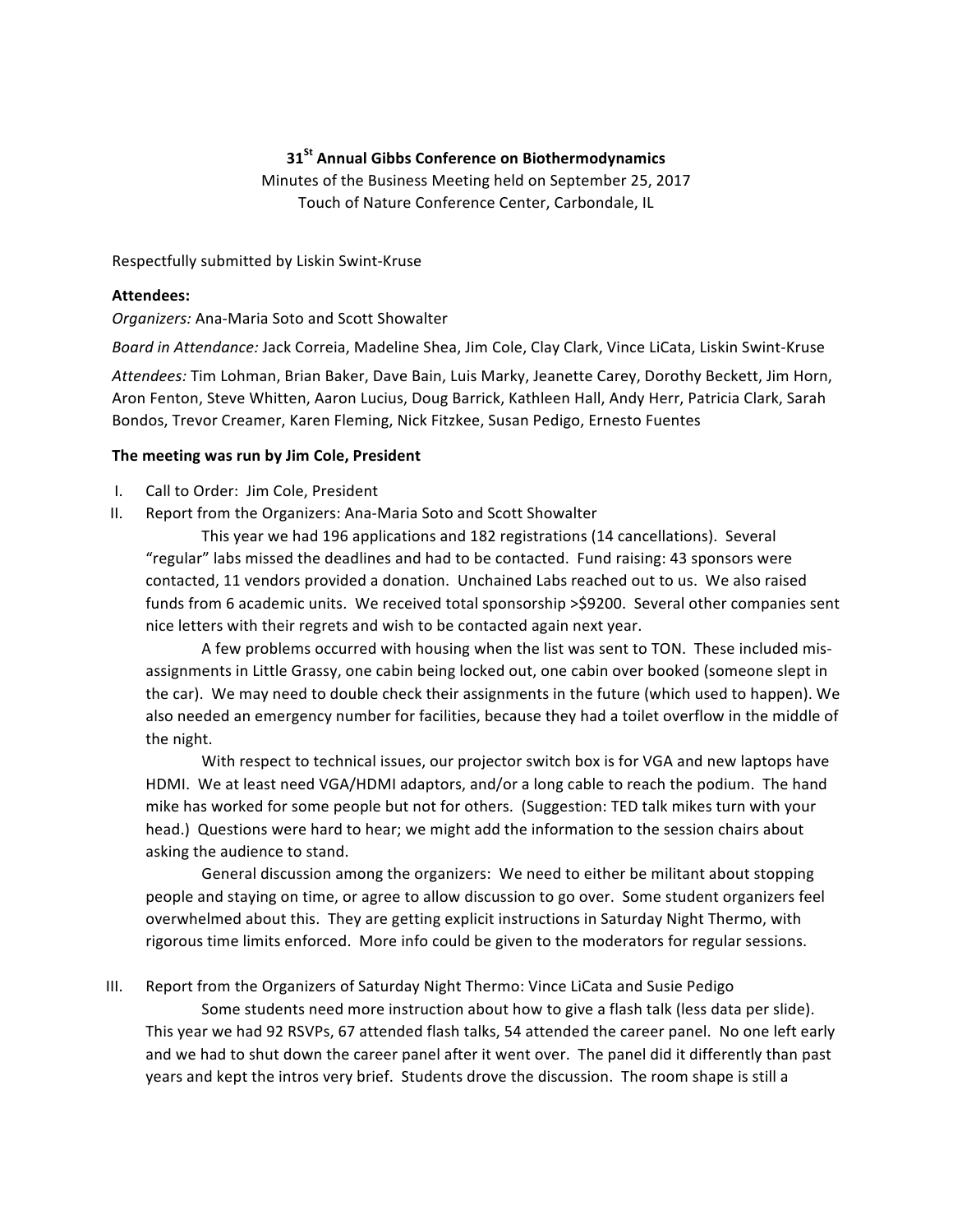problem. The suggestion is to swap the reception and SNT; we could use the patio (if the weather is good). We will talk to Allen about logistics.

# IV. Financial Report: Jack Correia, Treasurer

We are spending a little more money at TON each year. This year we paid \$2000 to support the new wifi. The food costs have drifted up over time, primarily because of the year we ran out of food and we now order more. The caterers aim for 20% over; any unused is donated to a food bank. This year's expenses totaled \$51,891.05. We have quite a few extra supplies to hand to next year's organizers. Total revenue (\$46,460.00) was down a bit because we did not have as many registrants (budgets were based on 200 participants). Thus we lost \$5,431.05 his year. We have \$47,908.20 in reserves. We paid for the travel, registration, and rooms for the keynote and Ackers speakers.

We need to keep thinking about how to keep this funded. In low turnout years, we could let PIs know there is room for more student attendees. (Because of past years with a waiting list, we have limited the number of students per lab.) To expand the pool with new attendees, please send a note to the secretary (LSK) to get their names on the main mailing list.

Next year's organizers need to look for a new vendor for shirts, mugs, etc. This one we have been using has become expensive (\$1200.21 for shirts, \$449.80 for pints, \$399.90 for coffee mugs) and a little difficult to work with. We need to consider whether and how many souvenirs each year. Glasses/mugs have to be ordered by the gross. We should probably just switch to single items. Baseball caps and magnets were also proposed.

- V. Election of 2018 (Gibbs32) organizers: Jim Cole, President David Draper and Chiwook Park were chosen as the organizers for next year.
- VI. Election of 2018 president-elect: Clay Clark, President-Elect Brian Baker was chosen as president-elect.

# VII. New business

- a. Updates to Gibbs By-Laws: Liskin Swint-Kruse, Secretary
	- i. Changes were announced to the by-laws. These are in response to Mike Johnson's retirement and further specify the roles of the Treasurer and information to be given to each year's new organizers.
- b. Update from the Board Long-Term Members: Madeline Shea, Jack Correia
	- i. Jack Correia is stepping down from his long-term role as board member and treasurer.
	- ii. Treasurer-elect Aron Fenton will serve as treasurer going forward. The bank account is moving to Kansas City.
	- iii. Board-member-elect Vince LiCata will serve as a long-term board member going forward.
- c. Communication of Gibbs schedule guidelines to new organizers: Vince LiCata, Past President
	- i. We will add a one-page "critical reminders" for the new organizers
- VIII. Call for Items from the Floor: Clay Clark, President-Elect